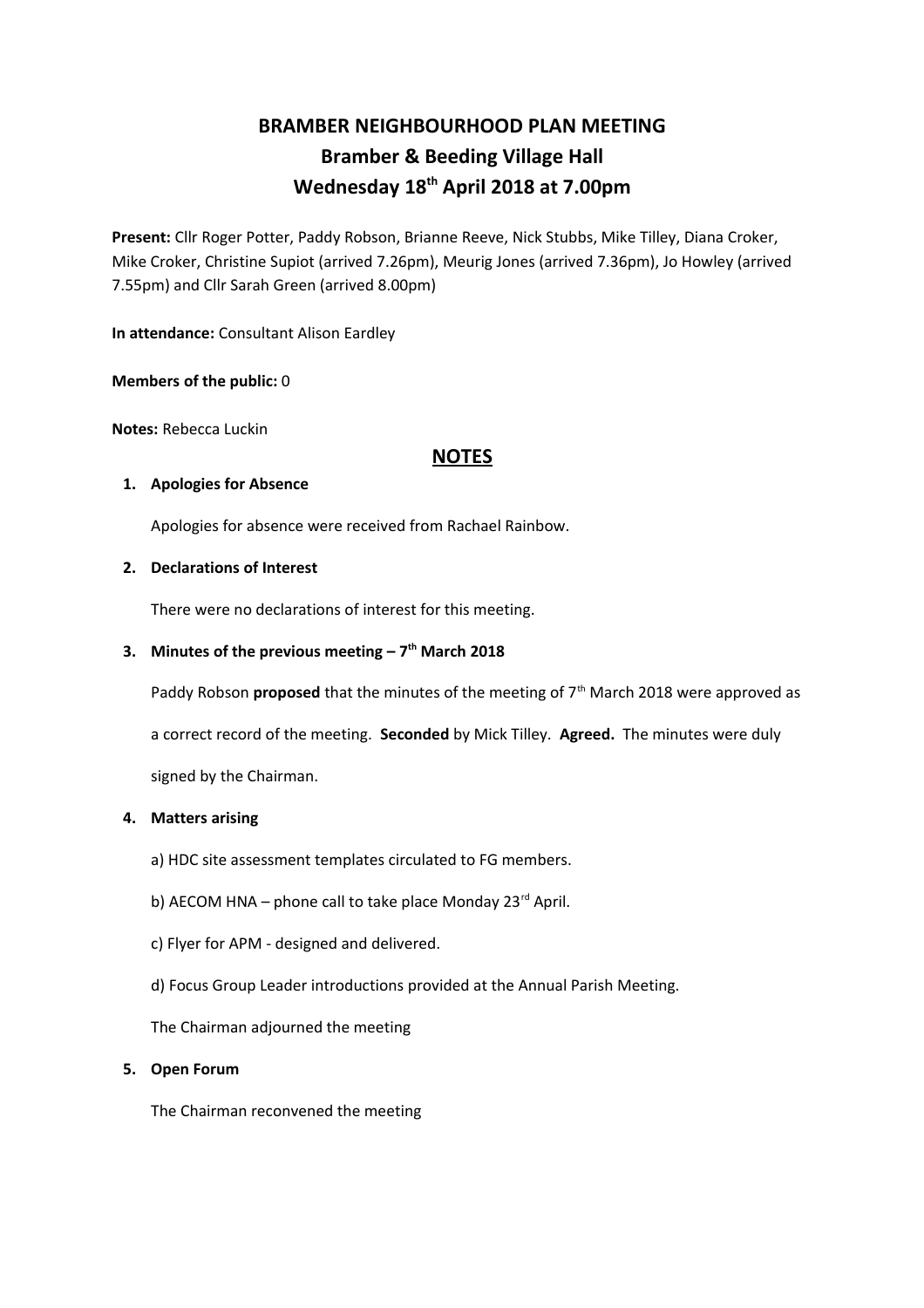#### **6. Feedback and Actions from Annual Parish Meeting**

a) Cllr Potter reported that Focus Group presentations were well received by the 26 members of the public who attended the meeting. Further Focus Group volunteers had come forward.

#### **7. Workshop session with Consultant Alison Eardley**

**a) Confirmation / understanding of current progress –** Alison Eardley introduced herself, outlined her experience and provided a presentation**.** Previous documents had been reviewed, in order that 'gaps' could be identified. The Travel & Transport FG would like to see the raw data of the SWAB residents survey.

#### **Action – access raw data for SWAB residents survey RP**

#### **Christine Supiot arrived at 7.26pm**

Alison had reviewed the findings to date of each Focus Group and provided feedback to the Steering Group.

#### **Meurig Jones arrived at 7.36pm**

SWAB policies may be too generic for Bramber, going forward. A policy regarding design should be included, or a Parish Design Statement. Community facilities and youth provision will be addressed.

#### **Jo Howley arrived at 7.55pm**

#### **Sarah Green arrived at 8.00pm**

An Infrastructure Delivery Plan could be drafted in the event that CIL is obtained through housing development. A car parking policy could be developed.

An SA / SEA will be undertaken shortly, in order to assist with the site assessment process.

**Action – Contact Norman Kwan to ask which SA / SEA consultant they would prefer Bramber** 

| to use.                                                | RL/RP             |
|--------------------------------------------------------|-------------------|
| Action – FG Leaders update AE with all work undertaken | <b>FG Leaders</b> |
| Action $-$ identify the gaps with each group           | AE                |
| Action – provide AE with FG Leader email addresses     | RL                |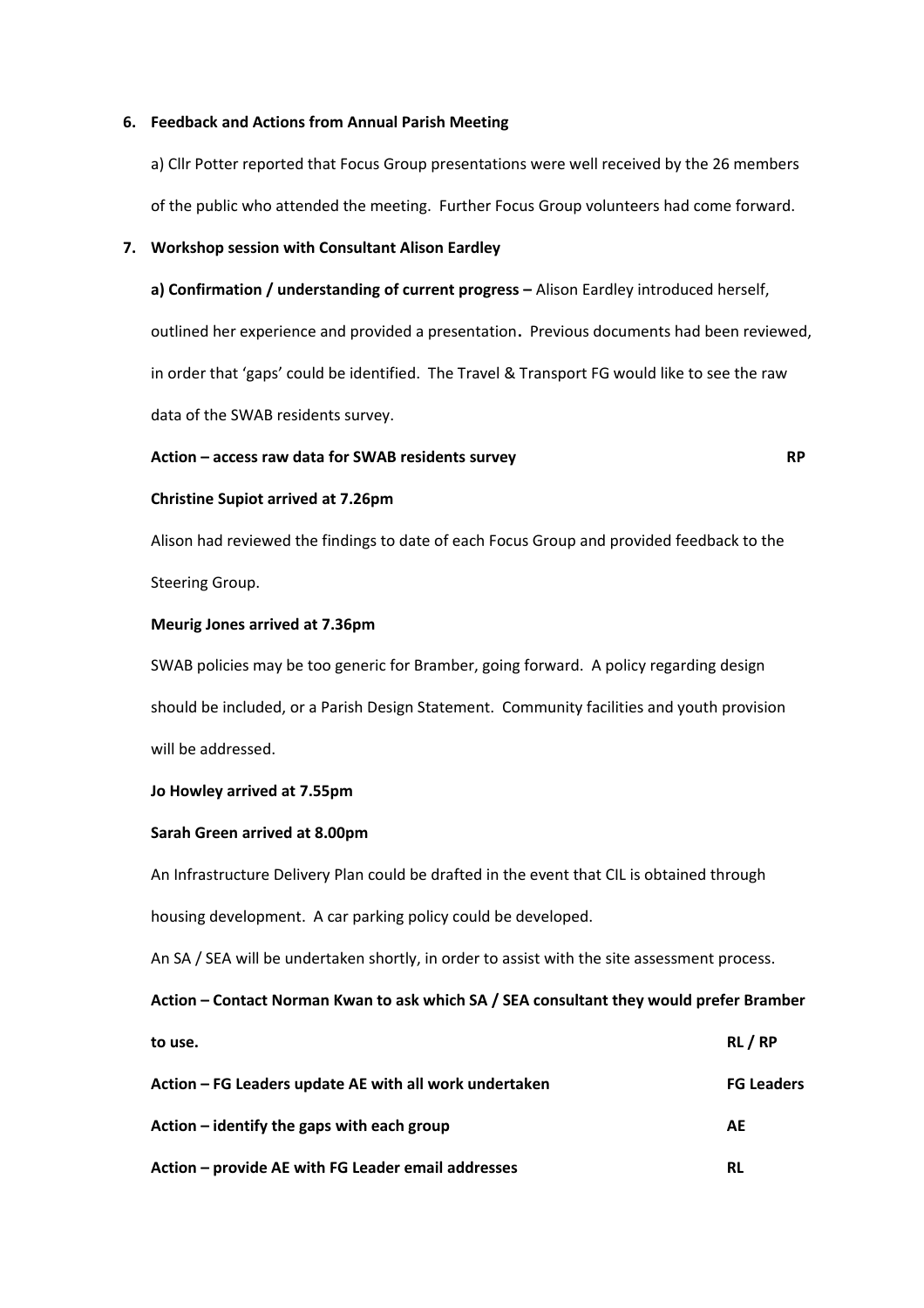**b) Group skills identification –** AE circulated a skills list to be considered by the Steering Group.

**d) List tasks and allocate responsibilities –** AE identified the key steps to Regulation 14. An Engagement Strategy will be drafted and a Consultation Statement.

**e) Draft Project Plan –** will follow on from AE's work.

**8. Call for Sites –** the intention is to commence with the Call for Sites as soon as possible, with a minimum 6 week consultation period.

Meurig Jones **proposed** that a quote to place an article Your Steyning for £115+VAT be

approved. **Seconded** by Paddy Robson. **Agreed**

Notices will be placed on Parish Noticeboards, agents will be contacted and perhaps a small article in a local newspaper directing residents to the NP website**.** 

Subject to amendments the call for sites letter was agreed, the closing date will be  $13<sup>th</sup>$  July 2018.

**Action - circulate the agreed document to SG Members MJ**

**MJ left the meeting at 9.10pm**

**NS left the meeting at 9.13pm**

- **9. Residents Survey** discussion to be deferred due to lack of time.
- **10. Steering Group Members to consider and agree additional Focus Group Members**

Steering Group Members agreed that Kate, Bramber Brooks Management Committee, and Graham Ingram could join the Environment Focus Group. Ann and Graham Blakelock to join other Focus Groups. **Agreed.** 

#### **Action – Contact new Focus Group Members RP**

- **11. Publicity** discussion deferred due to lack of time.
- **12. Consider Memorandum of Understanding with Steyning Parish Council** Steering Group

Members noted that an MOU with Steyning Parish Council would be best practice.

**Action – Approach Steyning PC regarding MOU RP**